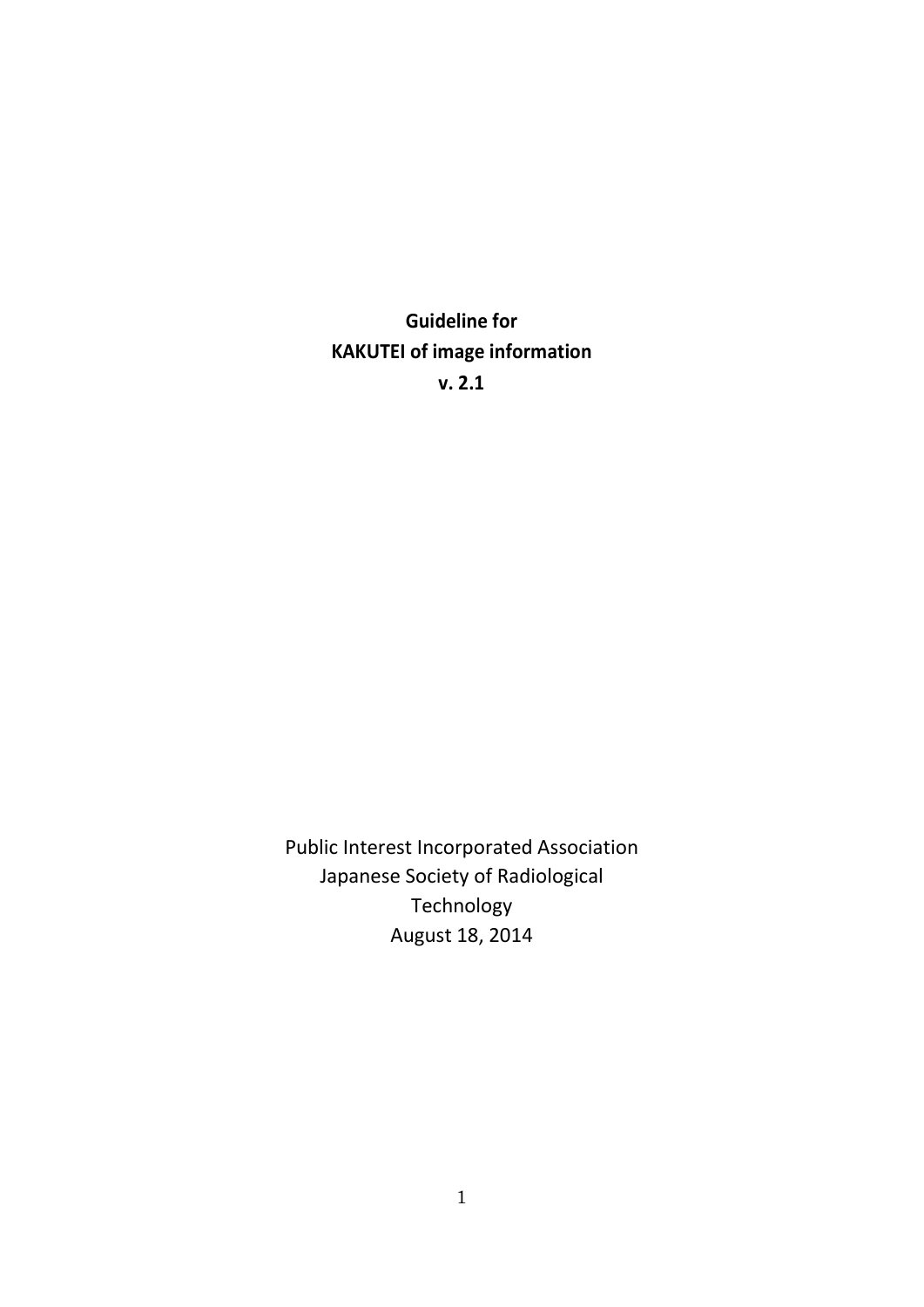Japanese Society of Radiological Technology recognizes that more research papers to introduce or investigate Japanese practices should be also published in English.

Accordingly, the English version of "Guideline for KAKUTEI of image information" is created with the following intentions:

 (a) initiatives driven by radiological technologists in Japan for improving care delivery are introduced to international societies with adequate context; and

 (b) individuals who write research papers in English would be able to refer to this guideline as appropriate.

In the English version, the following two words are respectively kept in their original Japanese as they represent core theme of this guideline: KAKUTEI is an act of storing image information for use as grounds for diagnosis in information systems such as PACS; and KENZO is an operation of optimizing image quality before KAKUTEI.

While readers without experiences in Japanese practice may not be familiar with these operational concepts, we wish that they may become clearer throughout the text of this guideline.

For all readers of this English version, it is strongly advised that if in question, the original publication of the "Guideline for KAKUTEI of image information" in Japanese is referred to for clarification.

> October 1, 2016 Public Interest Incorporated Association Japanese Society of Radiological Technology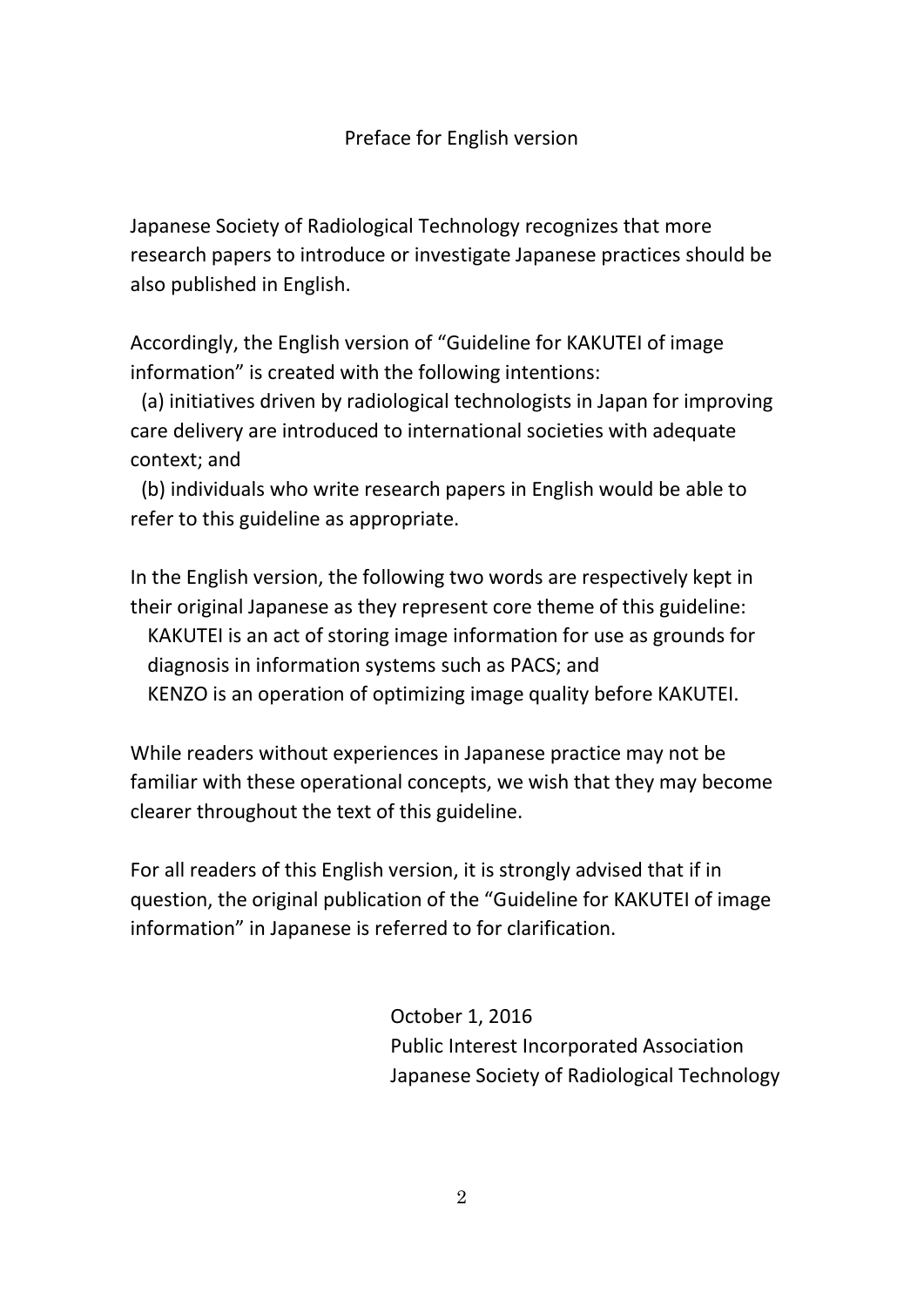| 1.                                                                                                    |
|-------------------------------------------------------------------------------------------------------|
| 2. The scope of this guideline and intended image information of this guideline 5                     |
|                                                                                                       |
|                                                                                                       |
|                                                                                                       |
|                                                                                                       |
|                                                                                                       |
|                                                                                                       |
|                                                                                                       |
|                                                                                                       |
| 4. Handling film copies and image information from external medical institutions 9                    |
|                                                                                                       |
|                                                                                                       |
|                                                                                                       |
|                                                                                                       |
| 5.1. Films as objects of storage                                                                      |
| 5.2. Electronic information as objects of storage                                                     |
| 5.2.1. Image information storage by digitizers at each point of care 11                               |
| 5.2.2. Electronic storage of previously accumulated films by digitizers  12                           |
|                                                                                                       |
|                                                                                                       |
| 7.1                                                                                                   |
| 7.2                                                                                                   |
|                                                                                                       |
|                                                                                                       |
|                                                                                                       |
| 8. External storage, backup at external facilities, and sharing within regional medical collaboration |
|                                                                                                       |
|                                                                                                       |
|                                                                                                       |
|                                                                                                       |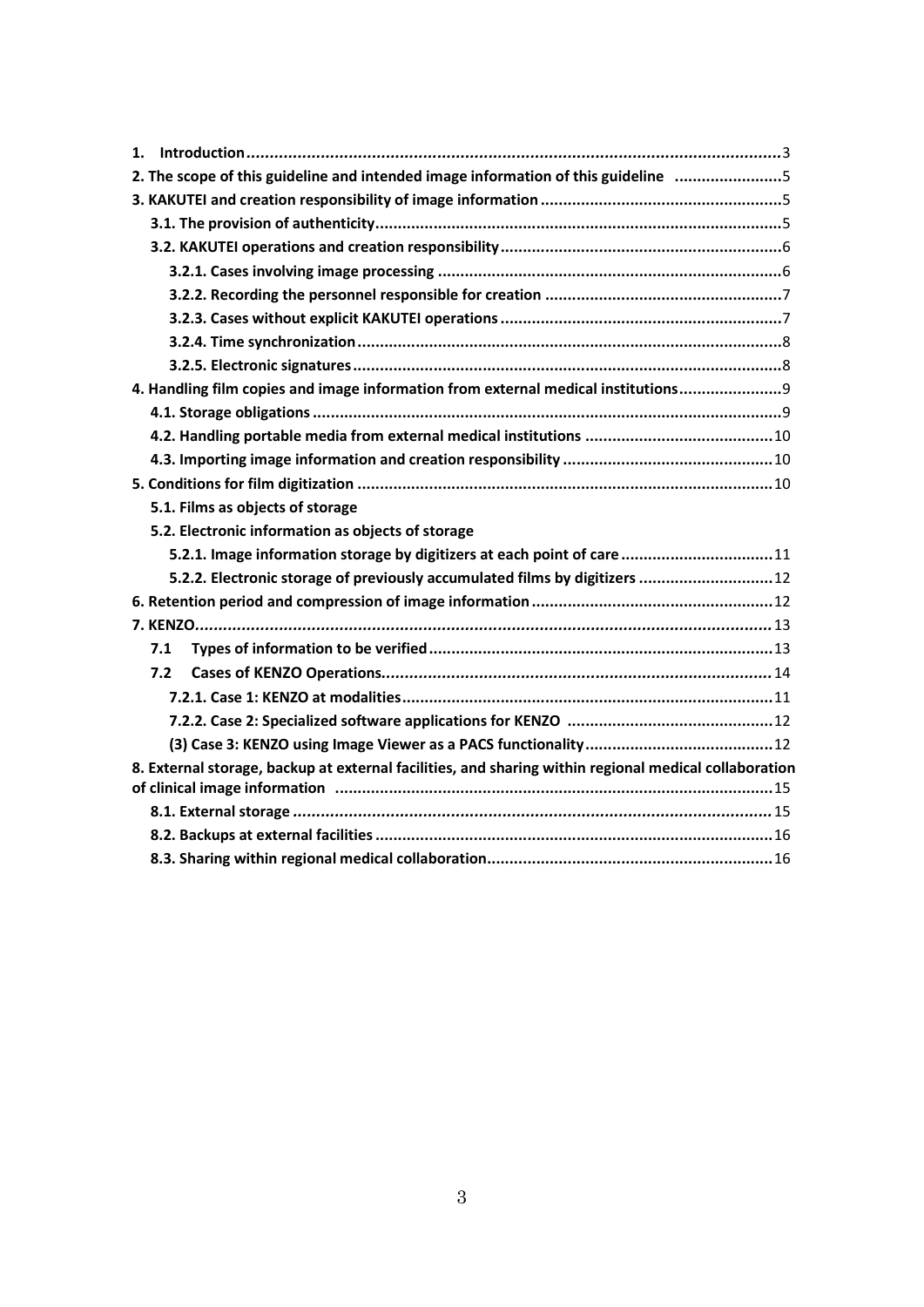#### 1. Introduction

The digitization of image information has not only improved the usability of medical images at medical institutions, leading to filmless environments, but has also enabled additional image processing, which aids diagnosis and the exchange of digital image information between medical institutions, including teleradiology.

Before the digitization of image information, it was difficult to modify images printed on film; thus, to ensure the traceability of image information, it sufficed to appropriately store physical films as grounds for diagnosis. However, with the proliferation of information systems, it has become common practice at medical institutions to create and store digitized image information whose content differs from that of conventional film-based image information. For example, it is not difficult to carry out additional image processing with the intention of increasing the value of its data or to overwrite an existing digital image entirely. In such cases, however, concerns about the provenance and authenticity of image information arise, since the original image may have been altered over time. In clinical practices in particular, it is obviously dangerous to alter the image information used by doctors as their grounds for diagnosis.

In order to deal with this problem and ensure the authenticity of necessary information, it is crucial to clarify the time at which image information became grounds for diagnosis and properly document where the responsibility for its creation and the obligation of its storage, reside. The Ministry of Health, Labor, and Welfare (MHLW) has published "Guideline for the Security Management of Medical Care Information Systems" (the MHLW security management guideline v. 4.3, March 2016) as a guideline for handling digitized medical information and the operation and management of medical information systems.

This guideline was prepared by the guideline creation group of the Japanese Society of Radiological Technology in FY 2009, declaring that "the KAKUTEI of image information is assumed as a duty of radiological technologists," as set forth in each medical institution's policy and procedure manual and in accordance with the aforementioned security management guideline. Taking into consideration the operations particular to digital images, such as image processing and the procedure for handling image information at medical institutions, this guideline was specifically designed to guideline the KAKUTEI and storage of image information and to promote appropriate processes for the KAKUTEI and management of digital images.

This guideline is intended to demonstrate concepts that will aid medical institutions in determining how and when timing information is set for KAKUTEI and to clearly define it in their policy and procedure manual.

4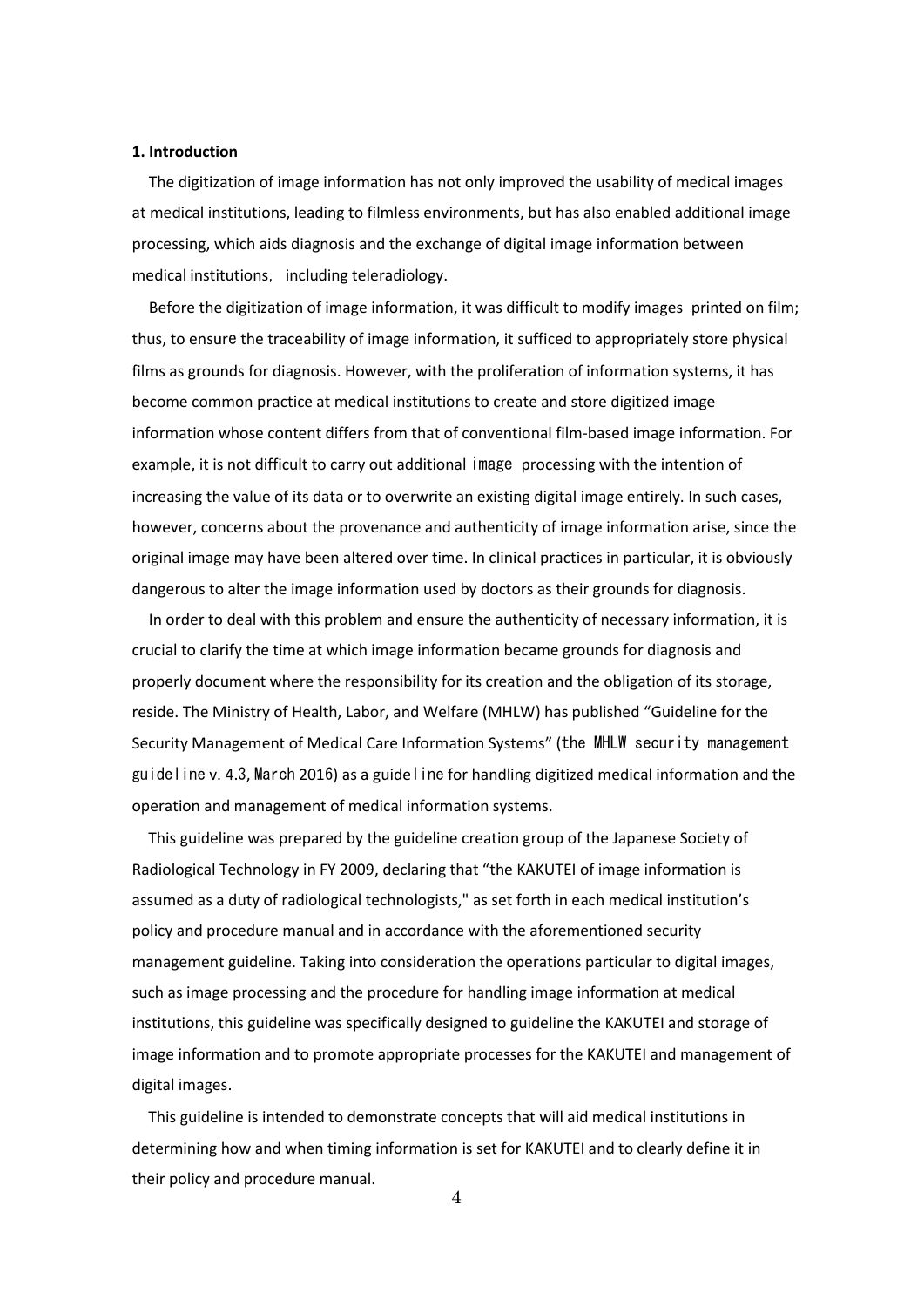In the process preceding the KAKUTEI and storage of an image, there exist numerous operational procedures and policies unique to each medical institution, such as image quality optimization, the confirmation of supplemental information (also called KENZO), and physicians' methods for specifying information as grounds for diagnosis.

This guideline pays particular attention to the concept of the KAKUTEI of a record, which is necessary for the provision of authenticity, as required by the MHLW security management guideline, and requires clear definition in policy and procedure manuals with regard to the threshold and timing of the KAKUTEI of information of, for example, images obtained in exams.

Here, the "KAKUTEI of record" in imaging and "KENZO operations" in imaging are considered to be the outcome and the process of quality assurance, respectively. Because they are both important steps, this guideline treats them as reasonably sequential procedures. However, the introduction of a KENZO system designed for increased efficacy or operational convenience and the discussion of timing definitions for the KAKUTEI of a record are two dimensionally different concepts; hence, this guideline does not suggest that any specific KENZO system is required for the KAKUTEI of a record. Moreover, the definition of KENZO and appropriate image handling procedures, which are important responsibilities of medical personnel with clinical roles, are left for another discussion.

This guideline, recognizing the importance of KAKUTEI, establishes requirements for fulfilling the duties of a radiological technologist, with the expectation that any staff member can become responsible for the creation of image information (per an institution's policy and procedure manual). In addition, periodic review is planned to avoid the obsolescence of this guideline; please confirm that this is the latest version and be aware of future updates.

# 2. The scope of this guideline and intended image information of this guideline

This guideline is designed for persons involved in picture archiving and communication systems (PACS) or any other information systems dealing with image information, as well as those involved with those systems' operation, utilization, service and maintenance, or disposition.

Persons responsible for handling "radiographs," as indicated in Medical Care Law Enforcement Regulations Article 20, or "image information legally subject to storage," among other image information that requires protection of personal information, as in the "records of diagnoses" in Articles 21, 22, and 22.2 of the Medical Care Law (July 30 1948. Act No. 205), should be familiar with this guideline.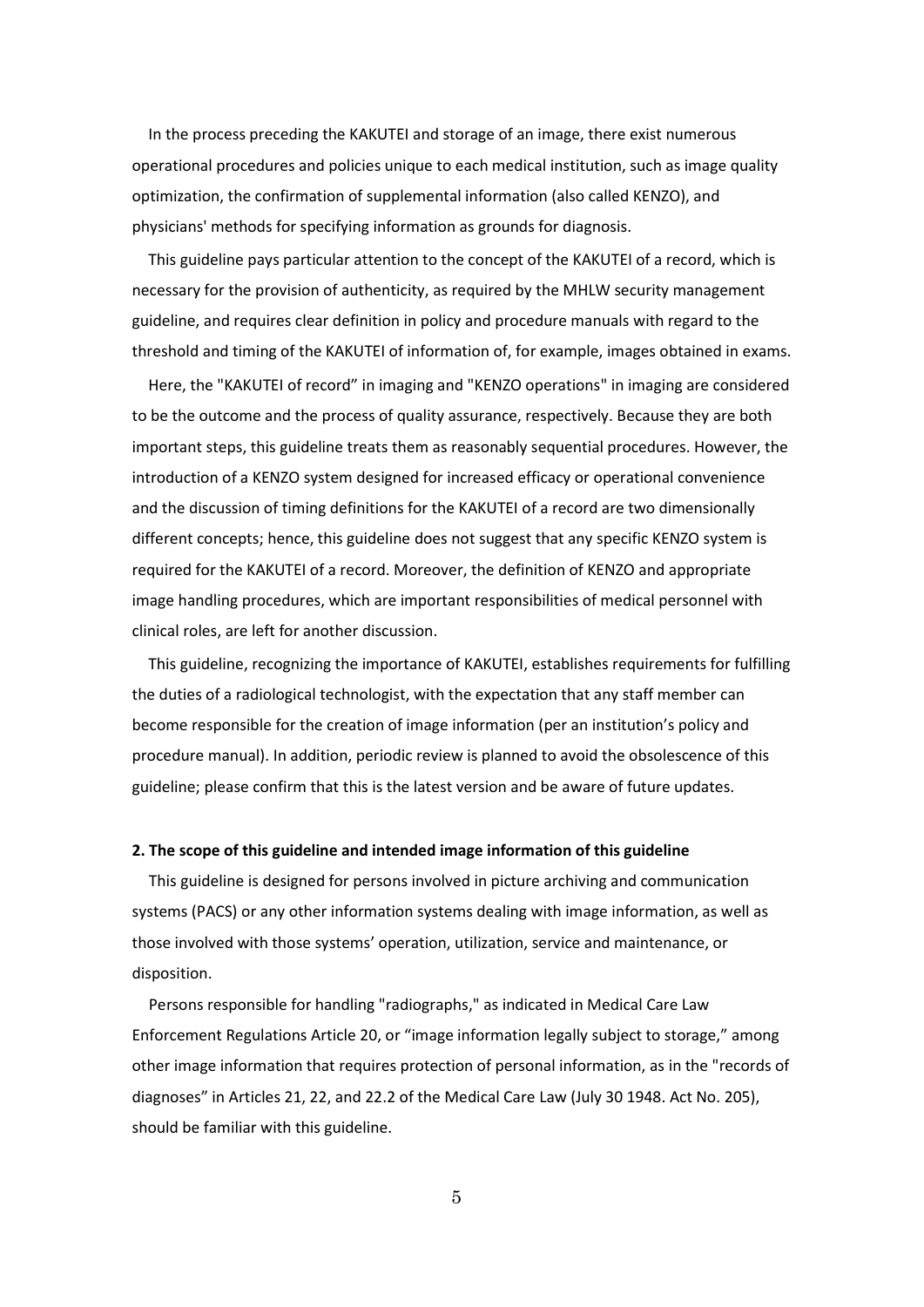# 3. KAKUTEI and the creation responsibility of image information

This section clarifies the KAKUTEI and responsibility for the creation of image information as grounds for diagnosis and conditions regarding these responsibilities.

#### 3.1. The provision of authenticity

The MHLW security management guideline states as a requirement for electronic storage, that "in order to electronically store documents required to be preserved by law, it is required that not only those digitized documents can be used without difficulty but also their accuracy is at sufficient level such as to being used as evidence of lawsuits."

Here, three criteria for the provision of authenticity, the provision of visual readability, and the provision of storage property are listed as legal conditions for electronically storing documents. Of these criteria, authenticity is a measure of whether the lawfully created document has been protected from false input, overwriting, erasure, or confusion and that the responsibility for its creation, as viewed by a third party, is clear.

### 3.2. KAKUTEI operations and creation responsibility

As institutional requirements regarding creation responsibility, "it is required, for electromagnetic records, to devise a process that confirms the presence of the fact of modification or erasure made within their legally required storage period and its contents and to clarify the responsibility for the creation of those electromagnetic records." (The ministerial ordinance regarding the use of telecommunication technologies for the preservation of documents, as done by private enterprises, is based on the regulations of the Ministry of Health, Labor and Welfare. Article 4 Clause 4.2, March 25, 2005.) The ministerial ordinance regarding the use of telecommunication technologies for document preservation by private enterprises is based on the regulations of the MHLW.

At medical institutions, image information obtained from an imaging device or modality for use as grounds for diagnosis is stored in information systems such as PACS; the act of storing this information is effectively the KAKUTEI operation, and the person who carried it out is responsible for the image information's creation. For example, if a radiological technologist carries out imaging examination and stores the image information in PACS as "image information legally subject to storage," the radiological technologist is responsible for the creation of the image information as the person who performed its KAKUTEI and storage operations. Moreover, it is the duty of the person responsible for creation to confirm before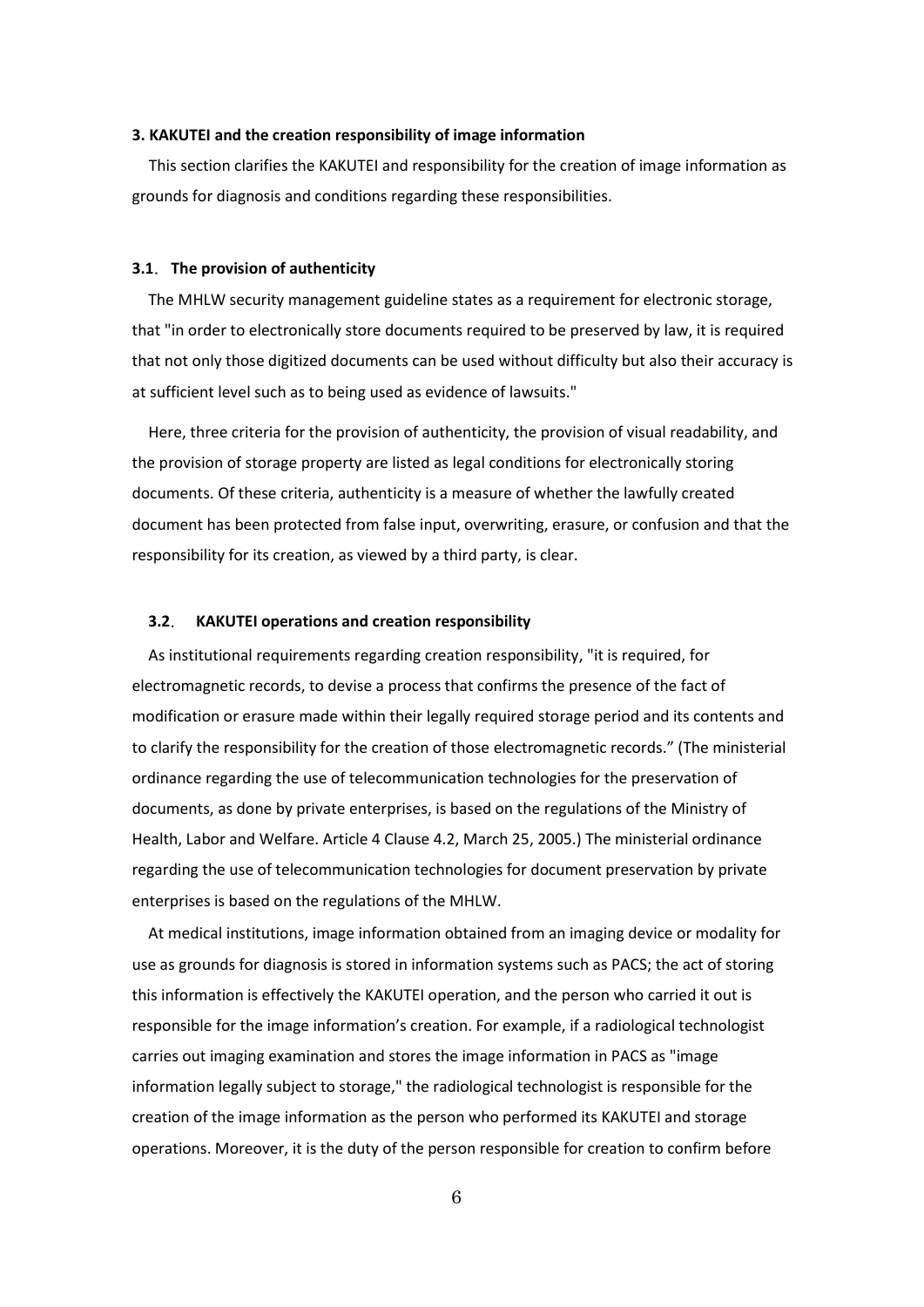storing the information that it has been correctly created and entered and that there has been no rewriting, erasure, or confusion.

To be certain of these operations, carried out before the act of KAKUTEI, it is not necessarily required to retain a history of these operations. In addition, creation responsibility also occurs for rewriting and erasure operations after KAKUTEI; however, if the change is only for temporary display (such as changes in density or magnification) and there is no change in the originally stored image data, then incremental KAKUTEI and storage are not required.

In order to clearly present creation responsibility, it is necessary to clarify the person responsible for creation, and to devise a way to promptly present this information electromagnetically or on documents when required.

#### 3.2.1. Cases involving image processing

Image information whose authenticity is to be secured is considered confirmed (or "KAKUTEI-ed") and the image information preceding the confirmed records is not subject to the provision of authenticity.

For example, if a radiological technologist processes a 3D image and KAKUTEI-then-stores the processed image information in PACS, and a physician performs a diagnosis using this image information, then the image information used to make the 3D image (i.e., thin-slice images) are not objects of storage. In this case, the person responsible for creation is the radiological technologist who stored the processed image in PACS (Q & A in the MHLW security management guideline v. 4.3, Q42).

Moreover, regarding the 3D images, the Q & A of the MHLW security management guideline v. 4.3 specifies:

Q: "For an x-ray CT, I use the original image and 3D images created from the original images for diagnoses. Is it allowed, with electronic [storage], to delete the 3D images used for the diagnoses as long as I save the original images? It is difficult to reproduce the 3D images completely because the parameters are not stored."

A: "There is no need to save processed image information used directly for the diagnoses and clinical services, provided their reproduction is, in principle, possible. In this case, however, because it is difficult to reproduce the 3D image used for the diagnoses completely, the 3D image should not be deleted."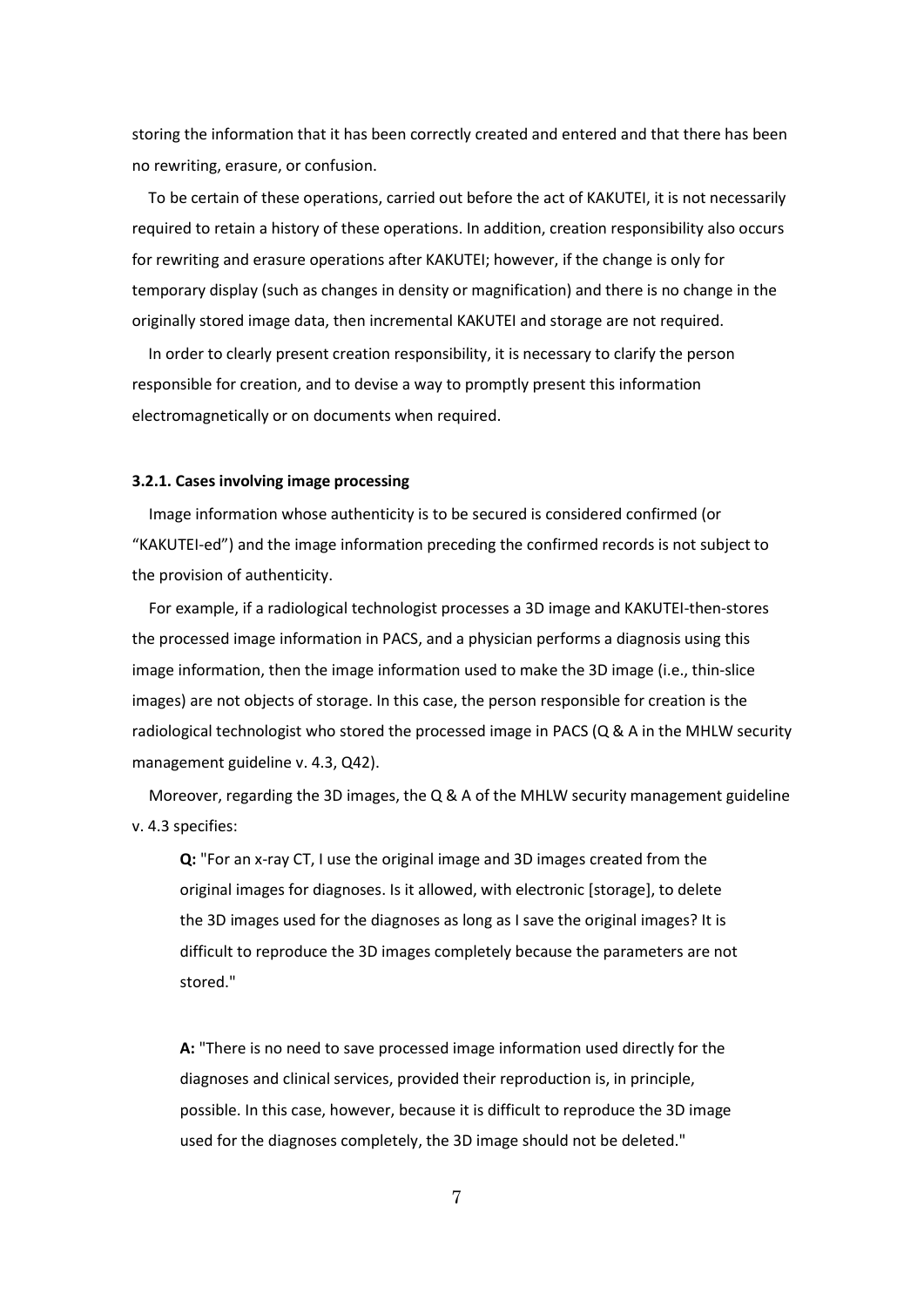# 3.2.2. Recording the personnel responsible for creation

It is necessary to specify, in the policy and procedure manual, where the record of the person responsible for image information creation is stored. Records of persons responsible for creation are not always supplemental to the image information; they can be noted in other systems or on paper documents.

For example, the following stipulation can be considered: "for CT images, one who performed the examination as recorded in the RIS (Radiology Information System) is the person who operated KAKUTEI of the examination."

### 3.2.3. Cases without explicit KAKUTEI operations

To clarify the personnel responsible for creation of a record, certain operational cases assume that it is KAKUTEI-ed, even without an explicit KAKUTEI operation. In practice, such cases include those in which image information is automatically sent from the imaging modality to PACS and saved, at which time the image information is considered to be KAKUTEI-ed, or in which the image information is considered to be KAKUTEI-ed at a specified time of day or after a pre-defined amount of time has elapsed. In such cases, it is necessary to establish a method for specifying the personnel responsible for creation, as well as operational methods, and it must be clearly documented in the policy and procedure manual.

For example, if the policy and procedure manual states that " image information sent automatically from the CT to PACS is KAKUTEI-ed at midnight on the same day, and the person responsible for creation is so-and-so," this person is responsible for the appropriate storage of such image information. If additional notes, overwriting, or erasure become necessary, this content must be created as new information in association with the KAKUTEI-ed image information and KAKUTEI-stored as such. In this case, the person responsible for creation is the one who carried out the operation.

#### 3.2.4. Time synchronization

It is necessary for records to contain the date and time of creation based upon a reliable reference time. A reliable reference time needs to be periodically synchronized with the standard time such that the accuracy maintained is adequate for recording clinical services. At medical institutions, medical and diagnostic imaging devices (hereafter referred to as modalities) and PACS, at the least, must be time-synchronized. It is not mandatory to deploy a system such as a time server.

8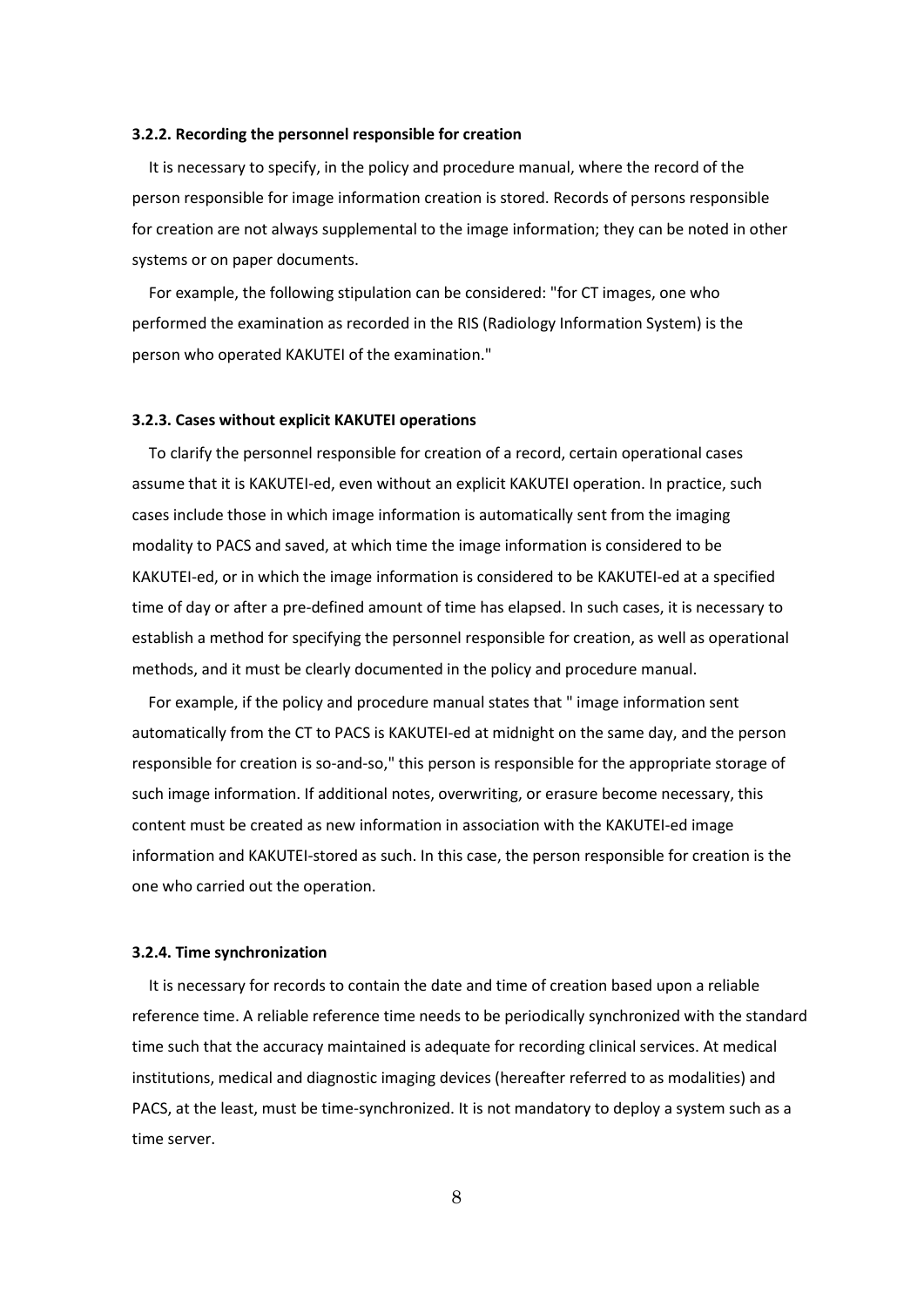# 3.2.5. Electronic signatures

Electronic signatures, according to the Law Concerning Electronic Signatures, must verify two points: that the information has been created by the signer and that the information is not altered. These two verifications are required for electronically preserving documents that require signatures (sign and seal) by law.

While it is possible to prove that the author and documents have not been tampered with, the time-stamp policy verifies this with the time of creation. With a time-stamp, it is proven that the document actually existed at the time of the stamp, as synchronized with standard time, independent of the embedded clocks of individual information systems, and that no manipulation was made afterward.

Verifications from reliable third parties—a certificate authority and time-stamp station—is needed for electronic signatures and time stamps, respectively. Although these methods are useful for establishing trust with external parties, applying them to documents that require less verification may affect daily operations.

For the electronic storage of image information, it is necessary to clarify the personnel responsible for its creation and to appropriately record the date and time of KAKUTEI. However, it is not mandatory to perform electronic signatures or time stamps as indicated in the Law Concerning Electronic Signatures, and it would suffice to record them with image information systems, medical information systems, or with their application software.

### 4. Handling film copies and image information from external institutions

At medical institutions, image information obtained from examinations and thereafter KAKUTEI-stored must be properly managed, including the recording of the personnel responsible for creation. Lately, collaboration among medical institutions for the provision of medical care to patients has become common practice, and there are many cases in which image information is supplied from external medical institutions. As such, storage and management obligations related to this image information must be clarified.

### 4.1. Storage obligations

Clearly, the results of imaging examinations performed at an external institution must be properly retained by the external institution itself. If the external image information is used for making diagnoses or therapy plans, and in cases in which such decisions are noted in the medical record, it may become necessary to record this image information as the basis of these decisions. In addition, in the case of clinical information sharing for the provision of care to patients, the institution that initiates the sharing of image information will have purposes such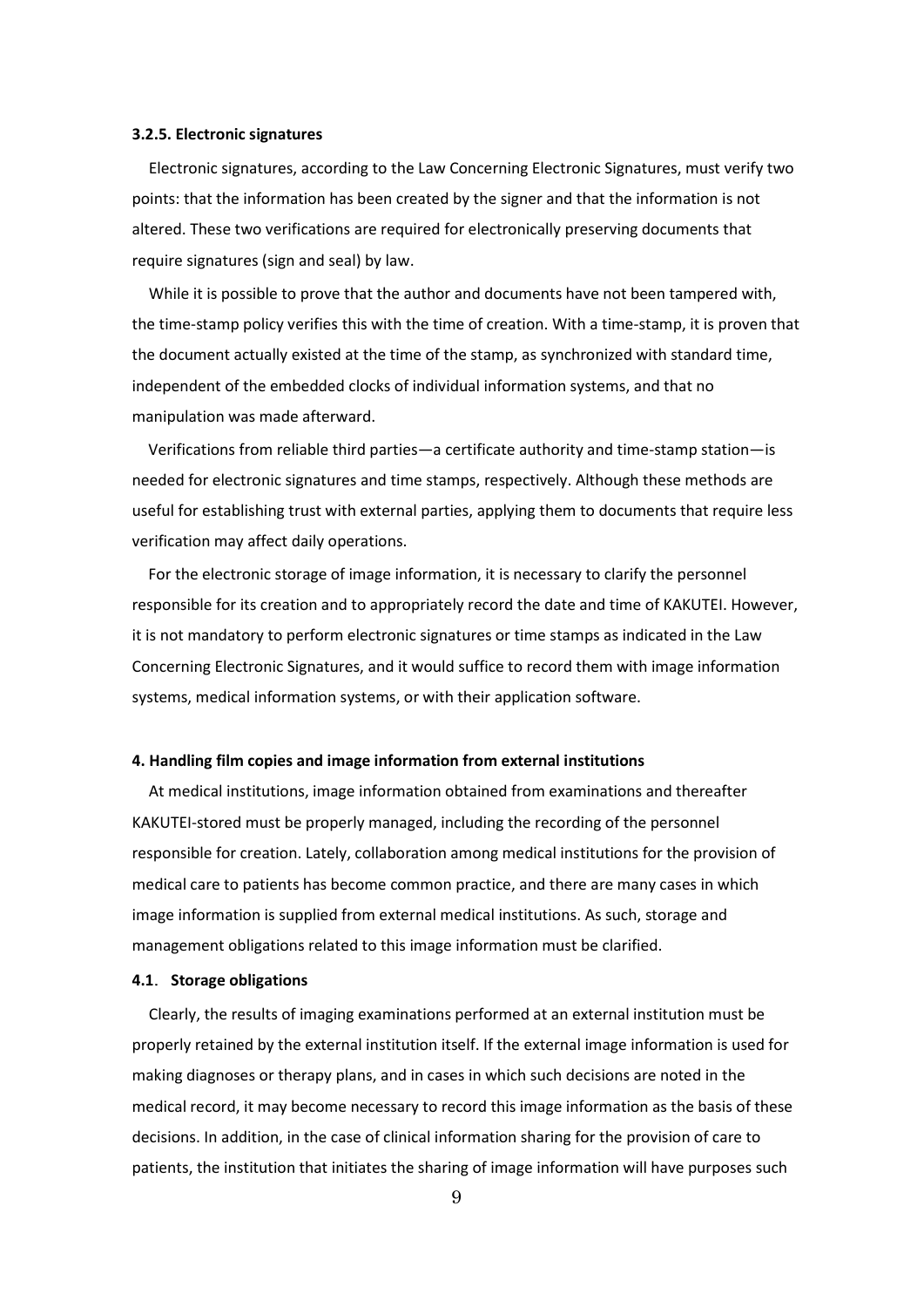as seeking out a diagnosis that warrants greater expertise or requesting consultation regarding treatment Guideline. Therefore, it might be necessary to store the image information as grounds for accountability for the receiving institution.

In these cases, the image information used as grounds for diagnosis must be stored. Image information can be brought into a medical institution through various means, such as by network or portable media. For the "form of image information provision," the Health Information and Communication Standards (HELICS) Board has published a standardization guideline, "HS009 IHE Integrated Profile: Portable Data for Imaging Integration Profile and Its Application Guideline."

### 4.2. Handling portable media from external institutions

Portable media brought into a medical institution belongs to the patient and does not necessarily need to be retained by the referred medical institution. When discarding portable media, MHLW security management guideline 6.7, "Discarding information" must be followed.

## 4.3. Importing image information and creation responsibility

It is necessary to clearly document the assignment of responsibility pertaining to image information imported from external medical institutions in the policy and procedure manual. In general, the person who imported the image information to PACS is responsible for its creation. In addition, when supplemental information is modified, this action needs to be recorded but not necessarily electronically recorded.

# 5. Conditions for film digitization

If medical records such as films are received, stored, or handled, followed by their digitization, the MHLW security management guideline, Chapter 9, "Electronic storage of paper-based clinical records with an image scanner," must be followed.

#### 5.1. Films as objects of storage

Most frequently, film digitization is carried out for handling convenience and the films are retained in their original state. In this case, the digitized information is reference information and not subject to storage obligation. For the purposes of authenticity and proper storage, it is quite effective to preserve the original films. However, the protection of personal information must be treated in the same way as for content whose storage is required. In addition, it is important to ensure that digitization precision is sufficient for clinical services. The Japan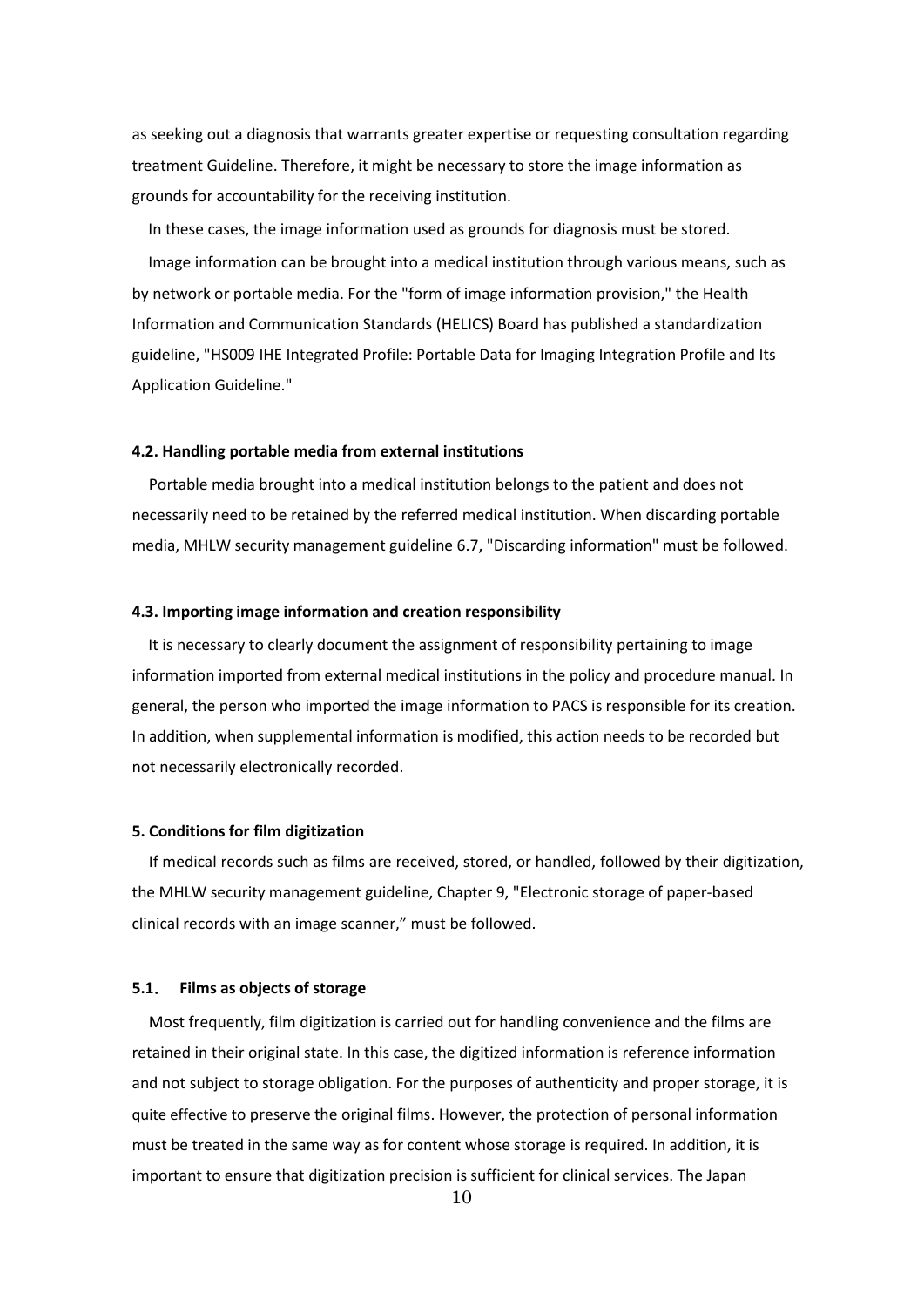Radiological Society (JRS) has provided, "The guideline for handling digital images v. 2.0," which defines the precision required for scanning.

Digitized images should be stored in DICOM format to avoid incompatibility with visualization software. The policy and procedure manual must establish guideline for proper digitizing methods.

### 5.2. Electronic information as objects of storage

Examples of digitized information as objects of storage are presented in the following two scenarios.

- When clinical services are mostly carried out with electronic documents through utilization of tools such as electronic medical records, the case in which papers or films from external medical institutions are shared for care provision. These cases are discussed in Section 5.2.1.
- Upon introduction of systems such as electronic medical records, prior records remain in hard copy and consistent information handling cannot be performed. Alternatively, there is not enough space to store the paper documents. These cases are discussed in Section 5.2.2.

In either case, electronic storage should only be carried out if the co-existence of electronic information and films causes major information handling problems.

# 5.2.1. Image information storage by digitizers at each point of care

In addition to the conditions stated in Section 5.1, the following operational conditions must be met: (i) the equivalence of information between digitized images and films is verified and a manager for information creation and operations is put in place to ensure that handling is carried out appropriately; (ii) the person responsible for record creation (executor or manager) must establish electronic signatures and time stamps as per the law and in a timely manner, clarifying responsibility for the records. For electronic signatures, the MHLW security management guideline 6.12, "About making electronic signatures for signs and stamps required by law," must be followed; and (iii) film digitization is completed within a set period of time upon receiving the film. This period of time should be one to two days, as set forth in the policy and procedure manual, and should not hinder clinical services.

# 5.2.2. Electronic storage of previously accumulated films by digitizers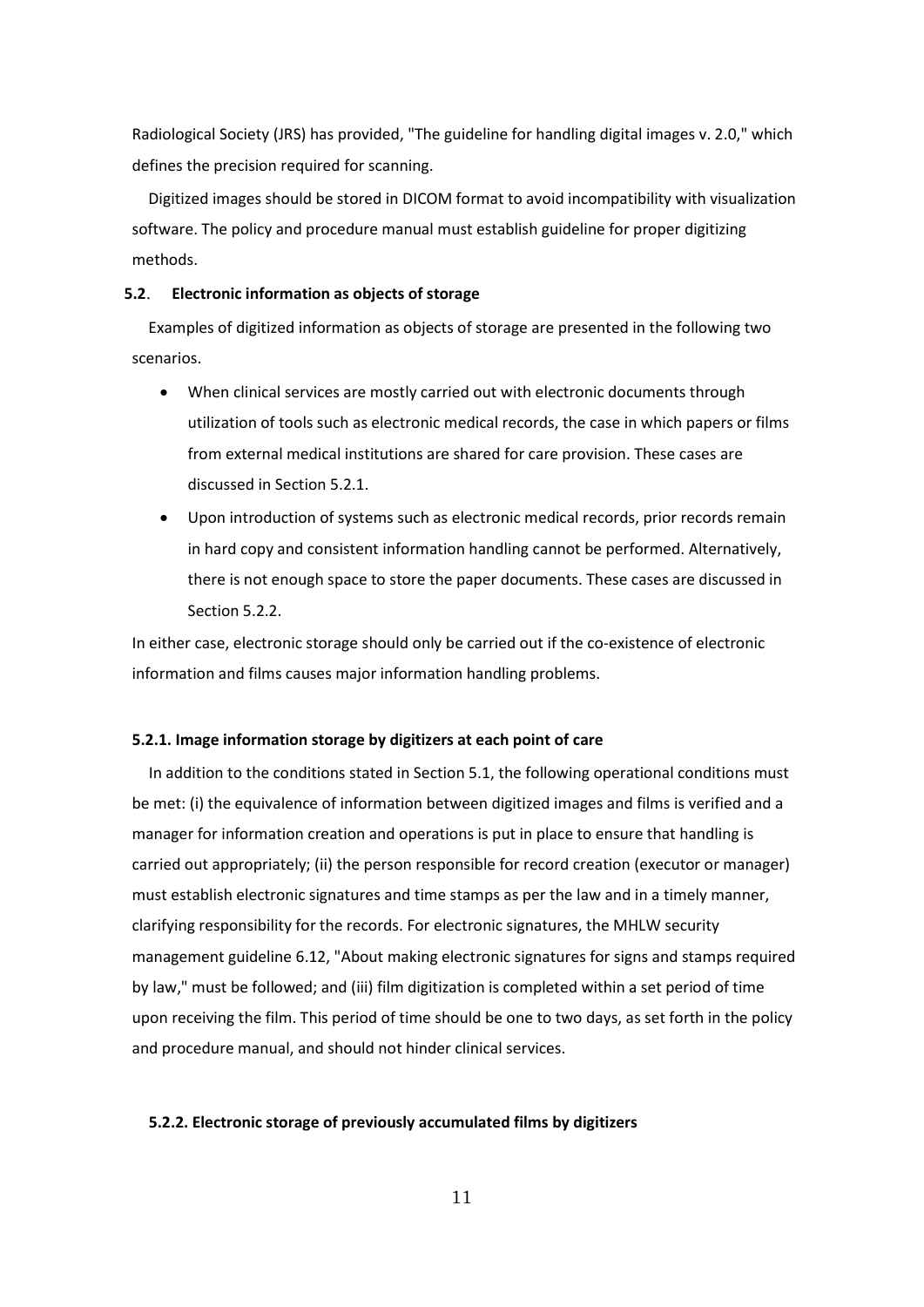We do not recommend this situation in this guideline. In addition to the methods indicated in Section 5.1, most purposes should be met by externally storing films. If an explicit decision is made to carry out this operation, a number of actions are required in order to ensure accountability. That is, upon meeting all of the conditions indicated in Section 5.2.1., it is necessary to obtain patient consent in advance and conduct a rigorous audit. The MHLW security management guideline 9.3 requires the following steps: (i) provide notice to and gain prior consent from patients, (ii) develop an action plan and evaluate its validity by a committee consisting of both internal and external knowledgeable persons, and (iii) an audit by an external agent with adequate capabilities.

# 6. Retention period and compression of image information

Image information legally belongs to "other records of clinical services." The Medical Care Law Enforcement Regulations Article 20 requires two years of retention, and Article 9 of the regulations for medical institutions and medical training institutions requires three years of retention from the day of the conclusion of the clinical service. Moreover, for medical records, Medical Practitioners' Act Article 24, Dental Practitioners Law Article 23, and the regulations for medical institutions and medical training institutions Article 9 require five years of retention.

Image information must be stored in the same condition as viewed for interpretation. If a diagnostic reading is made with a lossless compression image, it must be stored in this way and not with lossy compression. While the aforementioned requirement may not apply for image information whose age has passed legally required retention period, handling must be otherwise be documented in the policy and procedure manual.

For example, image information is stored with lossy compression five years after the conclusion of the clinical service. Nonetheless, this is not applicable if such handling would cause any disadvantage to the patient.

# 7. KENZO

KENZO refers to actions carried out by radiological technologists to assist physicians in interpreting images and making diagnoses, such as verification of appropriate images, correction of images as necessary, or deletion of unnecessary images, before confirmation (or KAKUTEI) of those images. The points to be verified before KAKUTEI include whether the acquired image information is in accordance with the exam order and whether supplementary information was correctly entered. Additionally, modifications in supplementary image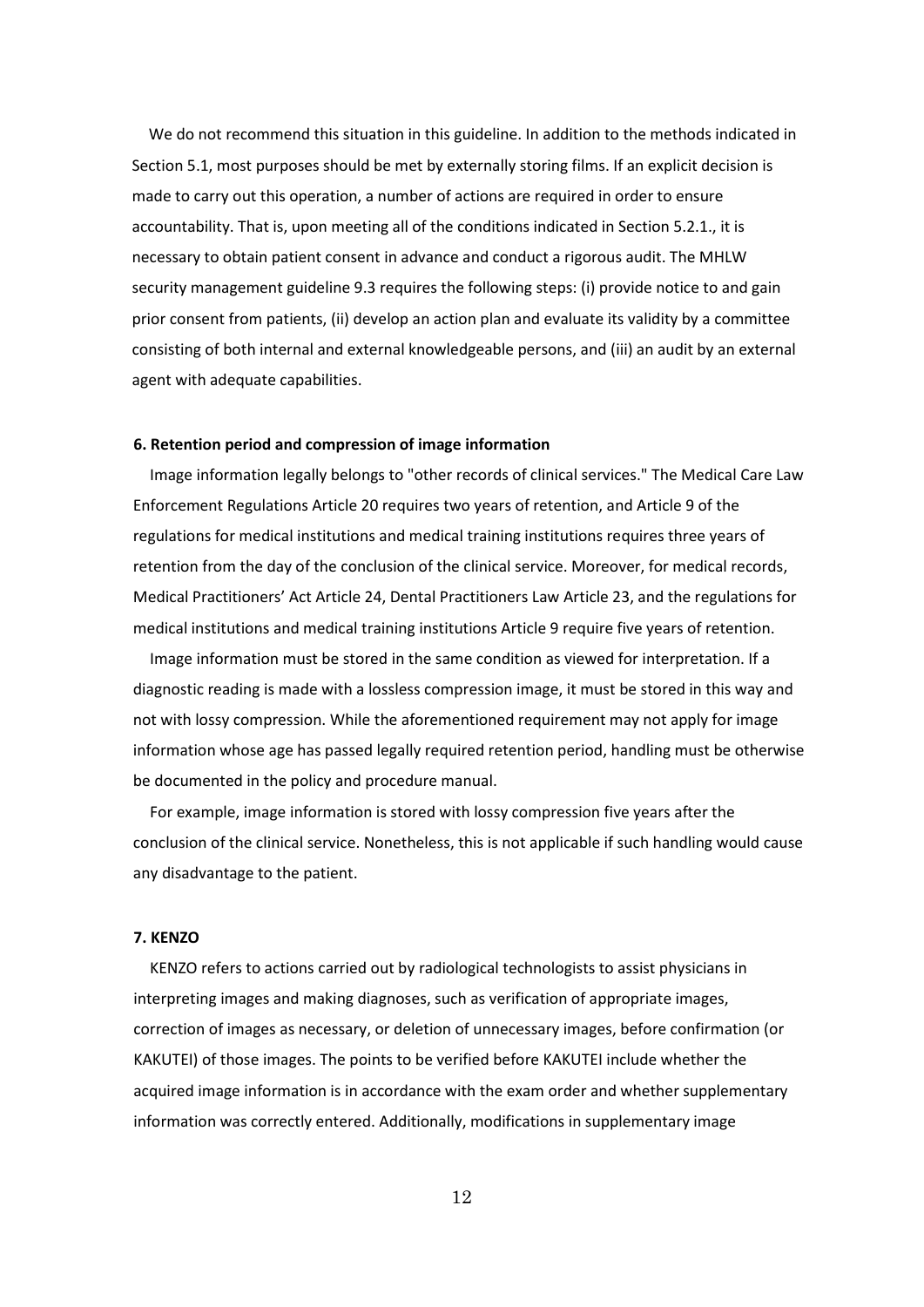information, image density, image direction, and the sequence of images should be corrected as necessary.

KENZO does not require special devices, equipment, or application software; it can be comprehensively carried out by striking a balance between the technical and operational needs. Each medical institution should, upon judging their scale, department systems, and characteristics, consider the most effective actions.

# 7.1 Types of information to be verified

A sample of information requiring verification while conducting KENZO is summarized in Table 1.

| Patient ID                   |
|------------------------------|
| Patient name                 |
| Age                          |
| lSex                         |
| Ordering Department          |
| Ordering Physician           |
| Content of examination       |
| Purpose of examination       |
| Date and time of examination |
| Modalities                   |
| Number of images             |
| Number of series             |
| Sequence of images           |
| Body part to be examined     |
| <b>Extent of examination</b> |
| Direction of images          |
| Image density                |
| Contrast                     |
| Image quality                |
| Marking                      |
| Other handling               |
|                              |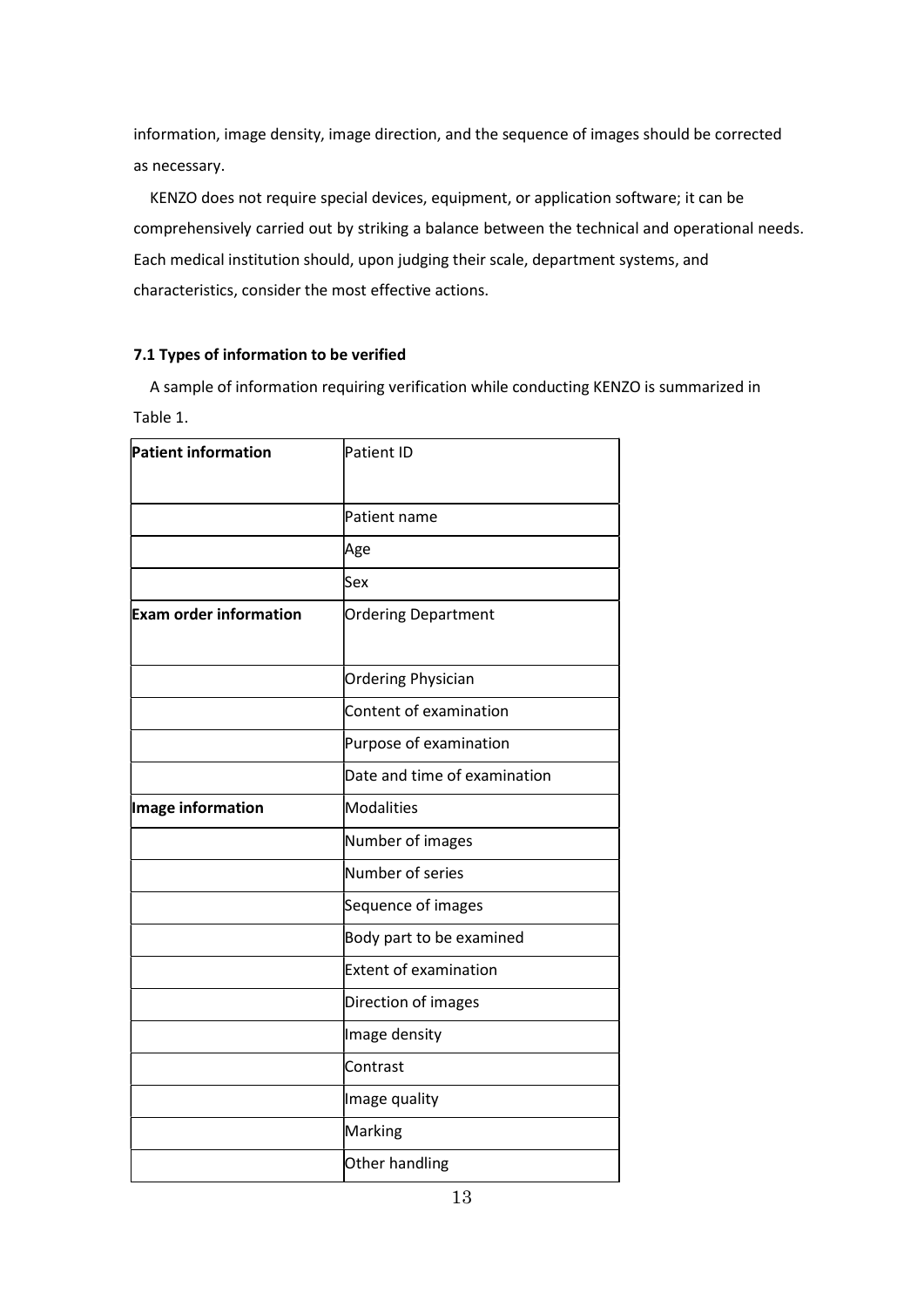※Direction of images: top, bottom, right, left, anterior, posterior ※Image quality: image blurring, sharpness, etc. ※Other handling: filter, MIP, MPR, 3D, etc.

# 7.2 Cases of KENZO Operations

We list a few cases of KENZO below, but each institution may deploy a combination of these operation types or various others for different imaging modalities. In addition, KENZO operations do not have to be performed by technological means alone and can be carried out operationally. For example, a cross-check of patient information can be performed either by automatically collating it between one copy transmitted from Radiology Information System (RIS) to KENZO application software and another contained in the image information, or by manually cross-checking it between a copy viewed on an RIS display or hard copy and another displayed on an image viewer.

### 7.2.1. Case 1: KENZO operated at imaging modalities

In this case, KENZO is performed at an imaging modality through which exam images are taken. With or without KENZO application software, KENZO operations are performed at the modality. KENZO-completed images are then sent to a storage device for electronic storage.

# 7.2.2. Case 2: Specialized software applications for KENZO

This case involves sending images from the imaging device to a KENZO-dedicated system and carrying out KENZO operations with specific KENZO application software. KENZO-completed images are then sent to a storage device for electronic storage.

### 7.2.3. Case 3: KENZO using Image Viewer as a PACS functionality

Images from an imaging device that are stored in PACS are retrieved to Image Viewer, in which KENZO is performed, and then sent to a storage device for electronic storage. With or without KENZO application software, KENZO operations are performed in Image Viewer. If the storage device contains images before and after KENZO, it is necessary to distinguish between the two images and ensure that the post-KENZO image is not deleted by mistake.

# 8.External storage, backup at external facilities, and sharing within regional medical collaboration of clinical image information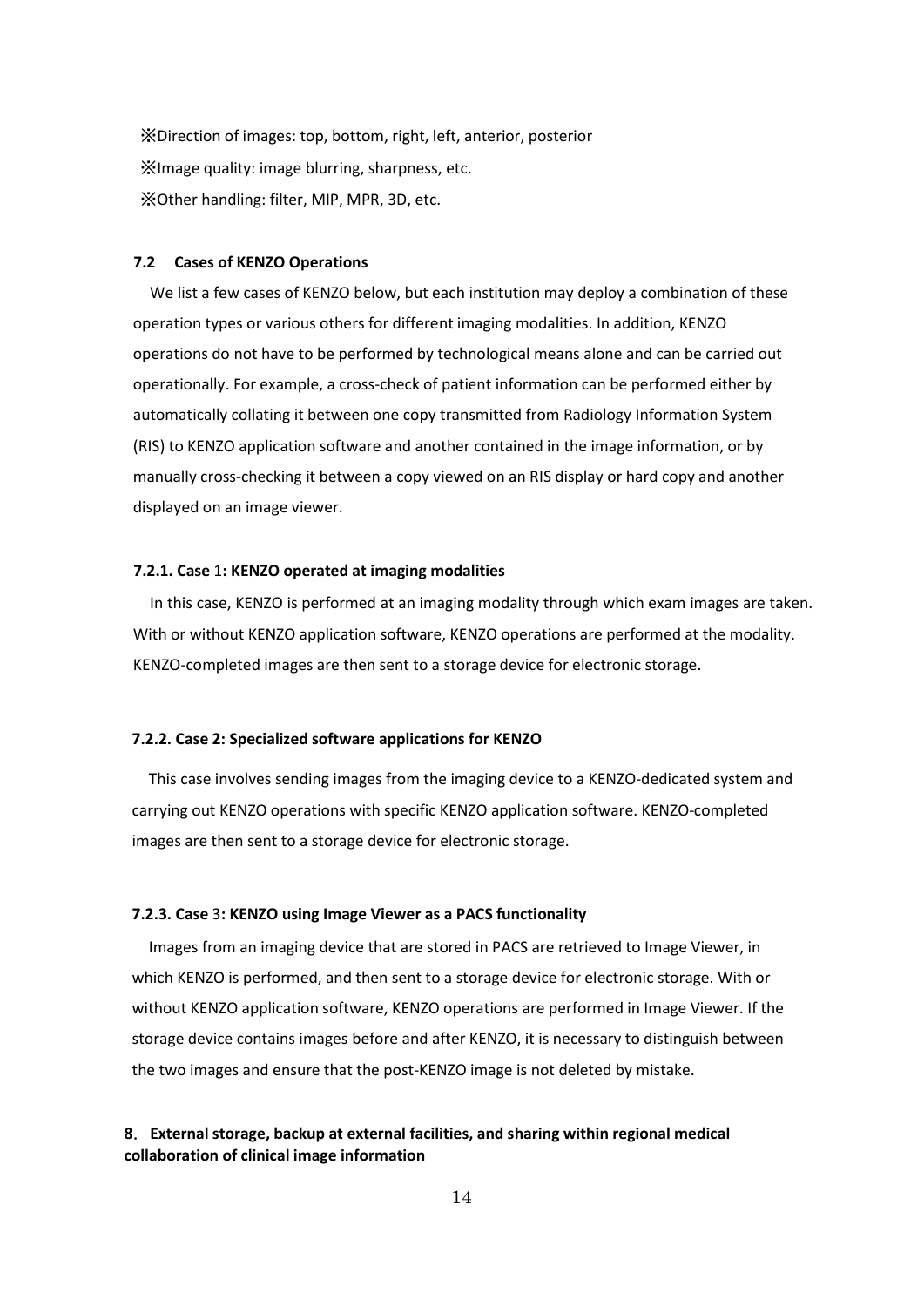There has been confusion regarding the external storage of image information, backups at external facilities, and sharing within regional medical collaboration. This section explains requirements that relate to each of the aforementioned cases respectively.

# 8.1 External storage

In this guideline, external storage means to store and operate clinical records legally subject to storage outside of the medical institution, while meeting the three principles of electronic storage in the MHLW security management guideline. If a loss in readability occurs because of external storage, it is necessary to store those records within the institution under conditions meeting the three principles of electronic storage.

In addition, for securing the readability of externally stored records through networks, the MHLW security management guideline indicates that it is necessary to store medical records and information anticipated to be needed urgently within the institution or maintain copies of equivalent information internally while they are stored externally. The MHLW security management guideline also indicates that it is necessary for medical institutions to prepare for network trouble or failures at the external storage institutions to which information is entrusted, even if it may not be urgently needed.

#### 8.2. Backups at external facilities

There are following two types of external data backups: (i) medical record backups, made in preparation for loss of medical records and (ii) disaster recovery backups designed for continuity of clinical services in times of disaster. Because the two types differ in purpose, they naturally differ in data volume and structures, the timing of backup data acquisition, and legal requirements.

For medical record backups, although the provision of authenticity, the provision of visual readability, and the provision of storage property are not required for backup data themselves, it is obvious that criteria equivalent to those of medical records are required at the time of restoration. In addition, when restoring, it is important to prove that a document is restored. When contracting with service providers, it is necessary to add this proof in the agreement.

Conversely, for disaster recovery backups, there are no such legal requirements. Each community or institution should determine the data items necessary for disaster backup according to their purpose.

# 8.3. Sharing within regional medical collaboration

15